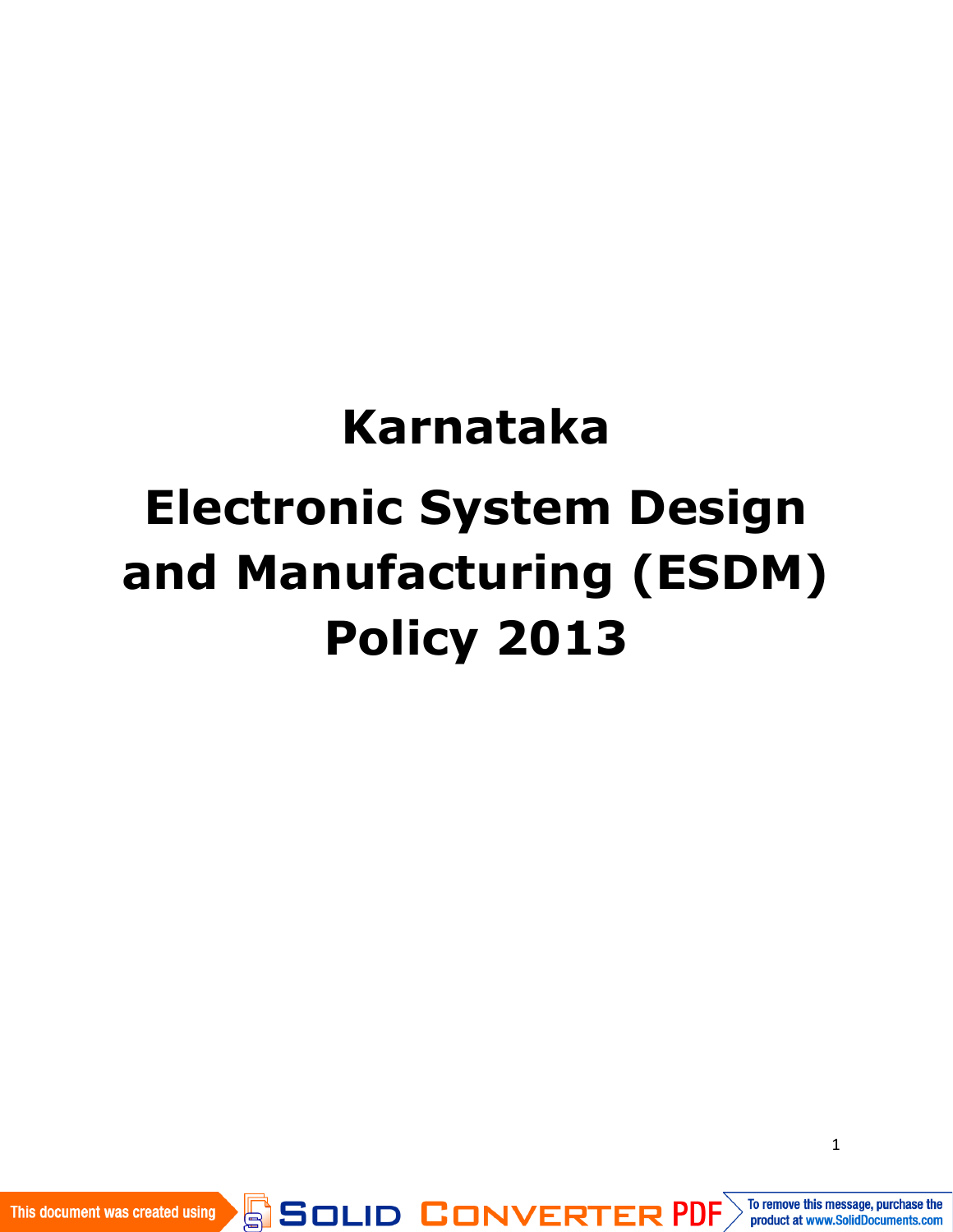#### **Preamble**

**1.** Electronic System Design and Manufacturing (ESDM) is the fastest growing segment of the Information and Communications Technology (ICT) sector. As per the National Electronics Policy-2012 (NEP-2012), ESDM is expected to grow to USD \$400 Billion by the year 2020 and will generate a total employment of over 28 million.

**2.** The key objectives of the national policy on ESDM as per the National Electronics Policy 2012 (NEP-2012) and the National Telecom Policy 2012 (NTP-2012) are:

**2.1** To create an eco-system for a globally competitive ESDM sector in the country to achieve a turnover of about US\$ 400 billion by 2020 involving investment of about US\$ 100 billion and employment to around 28 million people at various levels.

**2.2** To build on the emerging chip design and embedded software industry to achieve global leadership in Very Large Scale Integration (VLSI), chip design and other frontier technical areas and to achieve a turnover of US\$ 55 billion by 2020.

**2.3** To build a strong supply chain of raw materials, parts and electronic components to raise the indigenous availability of these inputs from the present 20-25 per cent to over 60% by 2020.

**2.4** To increase the export in ESDM sector from US\$ 5.5 billion to US\$ 80 billion by 2020.

**2.5** To significantly enhance the availability of skilled manpower in the ESDM sector. Special focus on augmenting postgraduate education and to produce about 2,500 PhDs annually by 2020.

**SOLID CONVERTER PDF**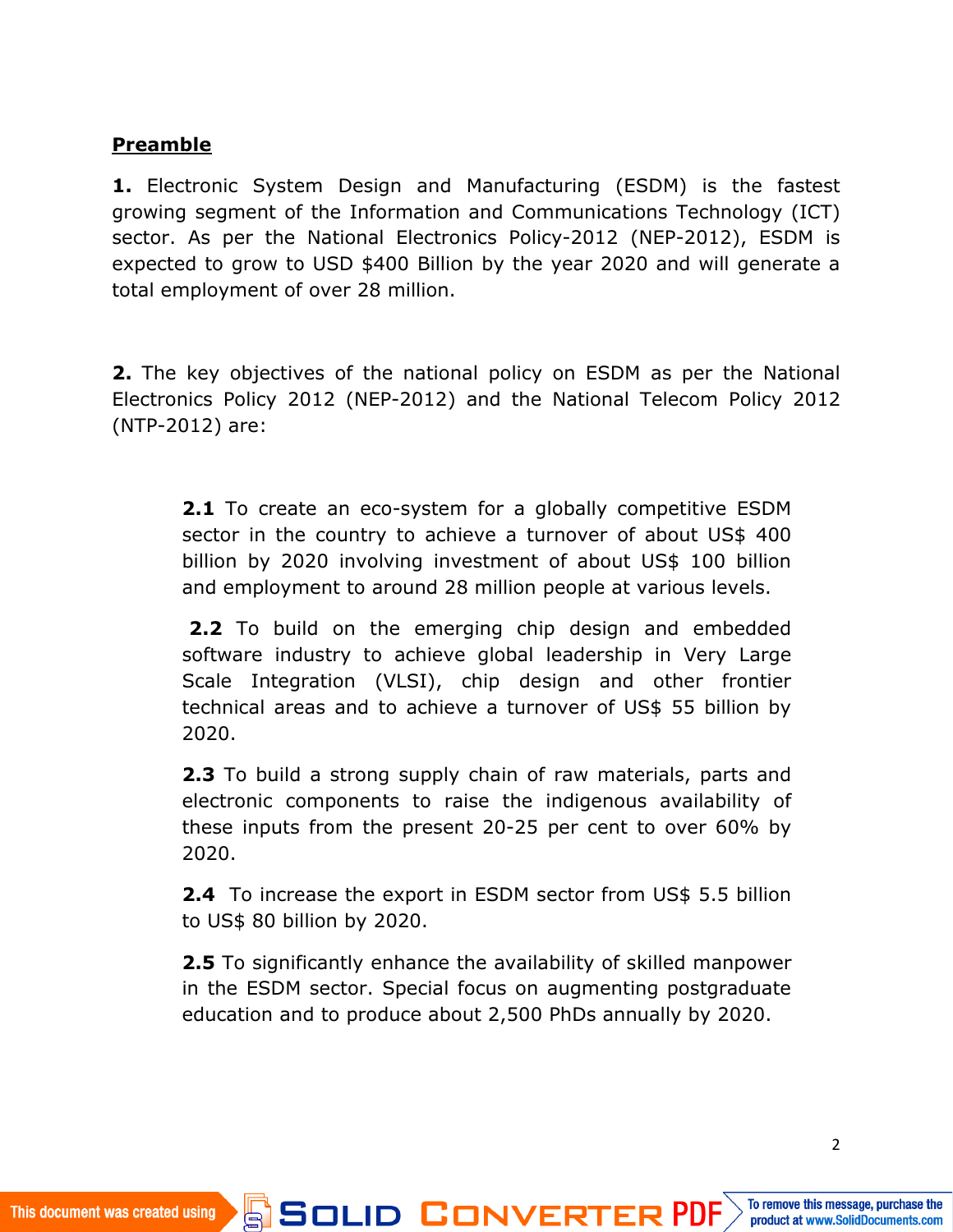**3.** Government of India has already announced the following policy measures for the same:

**3.1** Preference for Domestically Manufactured ESDM Products in government procurement with special emphasis on increasing domestic value-addition, and also provide preferential market access to Indian products to address strategic and security concerns of the country.

**3.2** Modified Special Incentive Package Scheme (M-SIPS) that provides up to 25% of the capital investment in SEZ areas and 20% in non-SEZ areas as financial incentive to the ESDM sector;

**3.3** Provide incentives for setting up Semiconductor manufacturing (Fab) in India

**3.4** Electronics Development Fund to promote the growth of ESDM sector by providing funding from seed-stage, to venture capital to low-cost debt funding.

**3.5** Creating the National Electronics Mission (NEM)

**4.** ESDM as an emerging sector is strongly aligned to the professional skills, knowledge base and managerial talent available in the state of Karnataka in the field of VLSI, semiconductor chip design and embedded software. As of 2012, Karnataka has 85 chip design houses, 336 R&D facilities, delivers outsourced information technology solutions to over 400 of the global Fortune 500 companies and has over 6 lakh technology professionals employed in Bangalore alone. Further,

**4.1** Karnataka is home to a third of the software companies contributing more than 35% of the national exports.

**4.2** Karnataka's electronic, computer software, and biotechnology exports composed 63.5% of its total exports in the year 2009-10

**4.3** Karnataka's software exports contributed 21.4% to its Gross State Domestic Product (GSDP) with export CAGR of 13.5% and GSDP CAGR of 15.2% between FY05 -FY10

**4.4** BPO/ITeS companies grew to around 270 in number by CAGR of 13.4% from the years 2005–08, while hardware exports grew to US\$825 million at CAGR of 14.4% in the referenced period.

**SOLID CONVERTER PDF** 

Ġ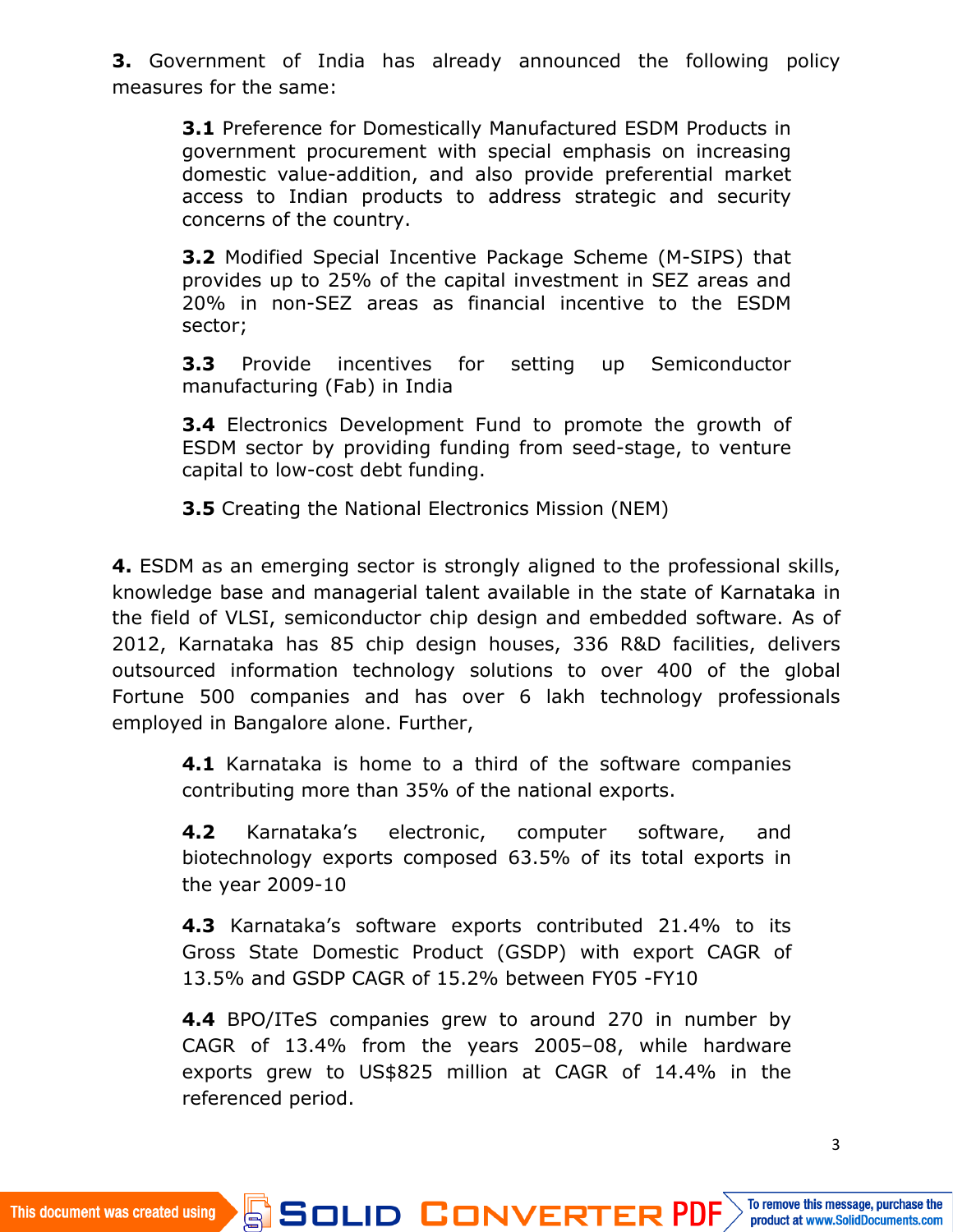**4.5** 9 of top 10 leading IT companies on Forbes Global 2000 list have based the headquarters of their India operations in Bangalore.

**4.6** Karnataka contributes around 500,000 IT professionals from its leading engineering institutes to India's total IT workforce of around 2.5 million.

**4.7** Karnataka's IT sector has attracted 44.6% of total investments in the national IT industry in 2010-11

**4.8** With investments of US\$1,271.45 million, 47 of the 58 Special Economic Zones (SEZ) approved in the state are slated to drive the IT/ITeS sector

**5.** While Karnataka has certain advantages for the conducive growth of the ESDM sector, this will not be enough as different States will enjoy all the benefits from the Government of India Policy. In order to attract investments to Karnataka as compared to other States, it is necessary for Karnataka to have a Policy which has additional incentives to encourage the growth of ESDM sector. Hence, it is necessary to have Karnataka ESDM Policy.

# **6. Objectives**

The objective of the Karnataka ESDM Policy is to facilitate, promote and develop the "ESDM" sector in the State of Karnataka and make Karnataka a preferred destination for investment in this sector. For the purpose of this Policy, "ESDM" shall mean Electronics System Design and Manufacturing which includes, but not be restricted to, Electronics Hardware design and manufacturing (which shall include embedded software) for IT, Telecommunications, Defense, Medical, Industrial, Automotive, Consumer Products, applications and components, parts, and accessories required for the aforesaid products and applications.

**7.** The following targets are set for Karnataka ESDM policy:

**7.1** Emerge as the leading contributor to India's ESDM sector by accounting for at least 10% of the USD \$400 billion by 2020,

**7.2** Generate over 20% of the country's total ESDM exports target of USD \$80 billion in 2020,

**SOLID CONVERTER PDF** 

Ġ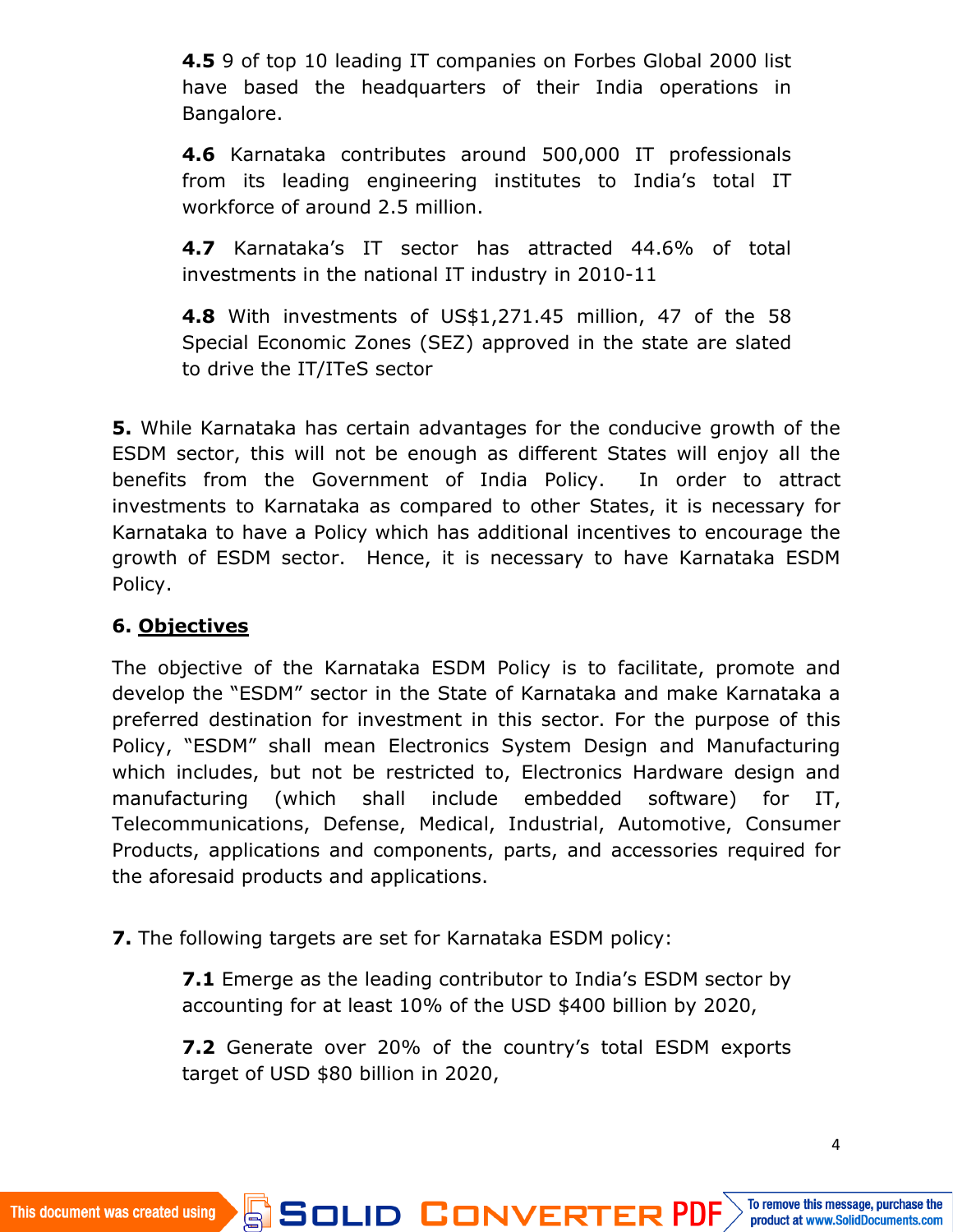**7.3** Develop core competencies in specific ESDM verticals such as telecom, defense electronics, avionics and energy

**7.4** Make Karnataka the country's preferred destination for investments in ESDM, and

**7.5** Generate at least 240,000 new jobs, 25% of India's PhDs and 5000 patent filings in ESDM sector in Karnataka by 2020

**7.6**Increase the value-addition that is done in Karnataka.

**8.** To accomplish these objectives, there is a need to promote "Karnataka ESDM Companies" which shall be defined as:

> **8.1** Company that is registered in Karnataka and is working in the ESDM sector.

> **8.2** Company that achieves a minimum of 30% Domestic Value Addition, or as specified by Deity or DOT for any specific product. The thresholds shall be increased year on year in line with Deity policy.

> **8.3** Company that employs at least 50% of its total workforce in Karnataka.

**9.** The Karnataka Government has taken a holistic view of the challenges and fiscal disabilities faced by the ESDM industry and these are addressed using a combination of promotional initiatives, post-performance incentives, fiscal measures, capital subsidies and other capacity building measures.

#### **10. Promotional Initiatives under the ESDM Policy**

Government of Karnataka hereby outlines the following Promotional initiatives under the ESDM Policy, which will enable the State to be a leading contributor in India's ESDM sector and make the State a preferred destination for investments in ESDM.

**SOLID CONVERTER PDF**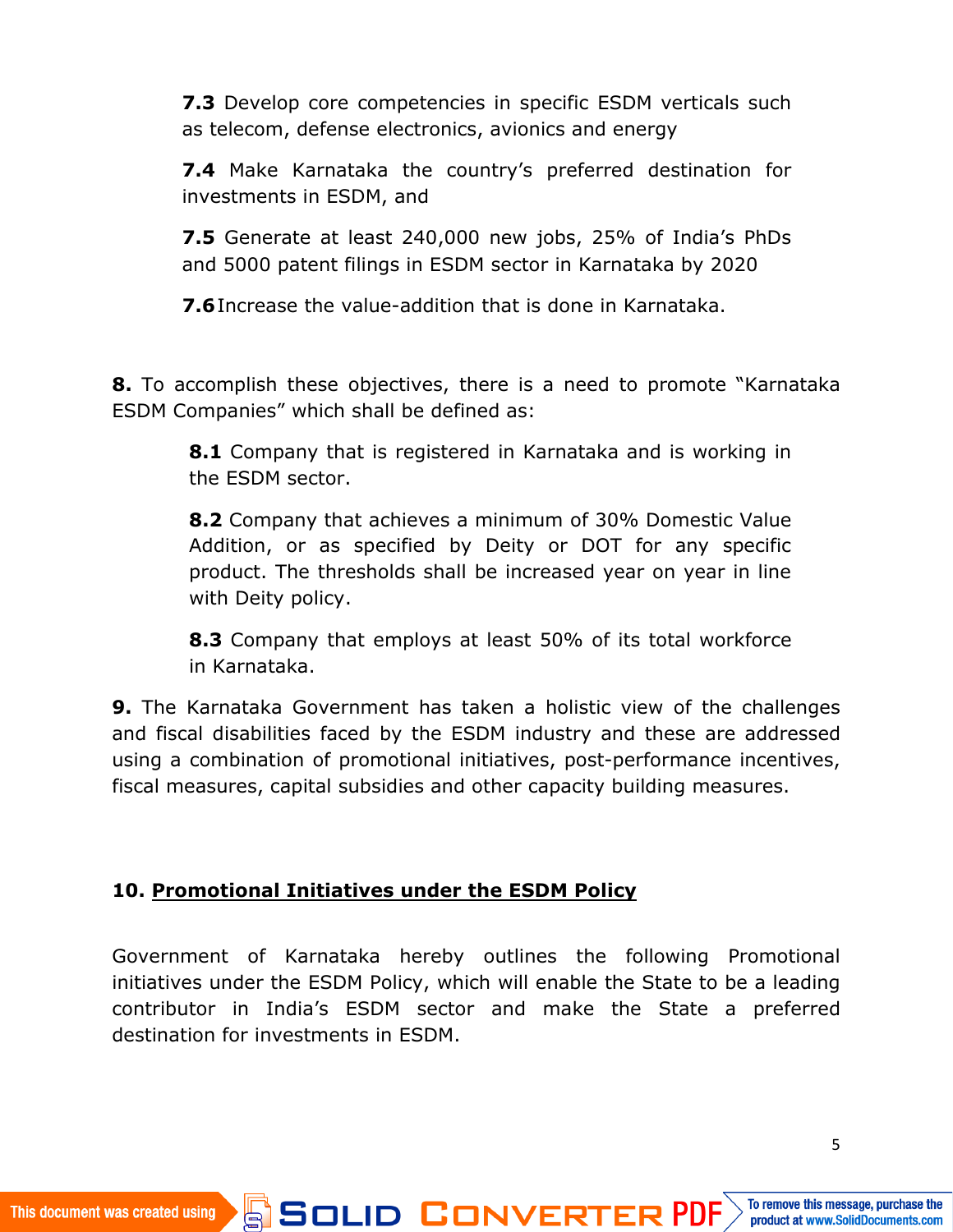#### **10.1 Preferential Market Access (PMA) Policy**

In line with the Government of India policy, Preferential Market Access shall be given to "Karnataka ESDM companies" for the ESDM products procured by all Government Departments of Karnataka. The year wise PMA and value addition thresholds for each product shall be in line with the National Electronics Policy and National Telecom Policy as shown below. This Policy shall be applicable from the date of notification and shall remain in force for a period of next 7 years.

For the purpose of becoming eligible under the PMA, domestically manufactured Electronic products are those that are manufactured by companies registered and established in Karnataka and engaged in manufacturing, including contract manufacturers, but excluding traders. These Electronic products shall meet the following graded domestic value addition in terms of Bill of Material (BOM) for domestic manufacturers:

| <b>Electronic Products</b> |                                                                          |
|----------------------------|--------------------------------------------------------------------------|
| Year                       | Percentage domestic value-addition in terms of Bill<br>of Material (BOM) |
| Year 1                     | 25%                                                                      |
| Year <sub>2</sub>          | 30%                                                                      |
| Year <sub>3</sub>          | 35%                                                                      |
| Year <sub>4</sub>          | 40%                                                                      |
| Year <sub>5</sub>          | 45%                                                                      |

#### **The formula for Value-Addition is:**

- Product Price (Ex-factory) : A
- Cost of Bill of Material (BOM) in 'A': B
- BOM sourced from domestic Manufacturers : C
- Value Addition in terms of BOM  $\cdot$  (C/B)\*100

**SOLID CONVERTER PDF** 

ë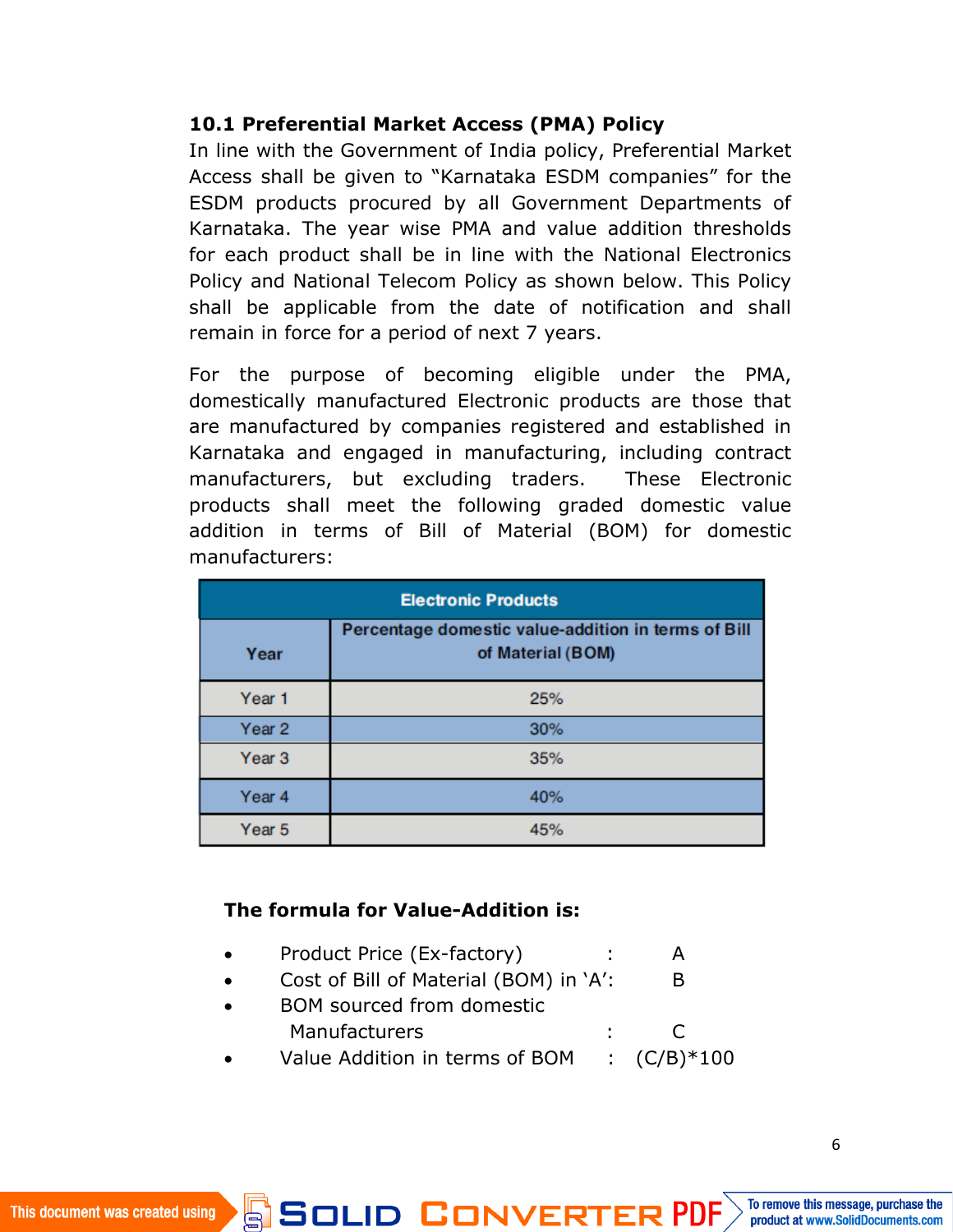#### **10.2 Setting-up of ESDM innovation centers:**

Karnataka will set up three ESDM innovation centers that will provide complete infrastructure to entrepreneurs and companies who want to take their product concept and implement a working prototype. Such innovation centers will have all the requisite design tools such as VLSI design tools, prototype development facilities, testing facilities, characterization labs, compliance and certifications labs along with requisite manpower and component stocks. The first such center shall be housed at IIIT-Bangalore and subsequent centers will be setup in other parts of the state.

#### **10.3 Semiconductor IP and Fables Chip Design fund:**

To stimulate the creation of Fables Design companies and semiconductor IP, which will be needed in the ESDM sector, the Government will launch a Semiconductor IP and Fables Fund that will provide funding to Karnataka ESDM companies for their startup, growth and debt/working capital needs in the next seven years. This fund will work closely with the ICT Innovation Fund and shall be jointly funded by the Government of Karnataka, Government of India and other Public/Private Financial Institutions. The Government of Karnataka contribution shall be limited to 26% of the fund size.

#### **10.4 Electronics Manufacturing Clusters:**

Karnataka will promote the creation of high-class ESDM Manufacturing Clusters (EMC) to provide world-class infrastructure facilities necessary to attract investment into the ESDM sector including EMS and component manufacturing. The State will encourage participation of the private sector in a PPP mode, wherever practical, in developing such infrastructure. Karnataka's EMC policy shall provide additional incentives on top of those offered by Government of India's Electronics Manufacturing Cluster scheme notified by Deity.

SOLID CONVERTER PDF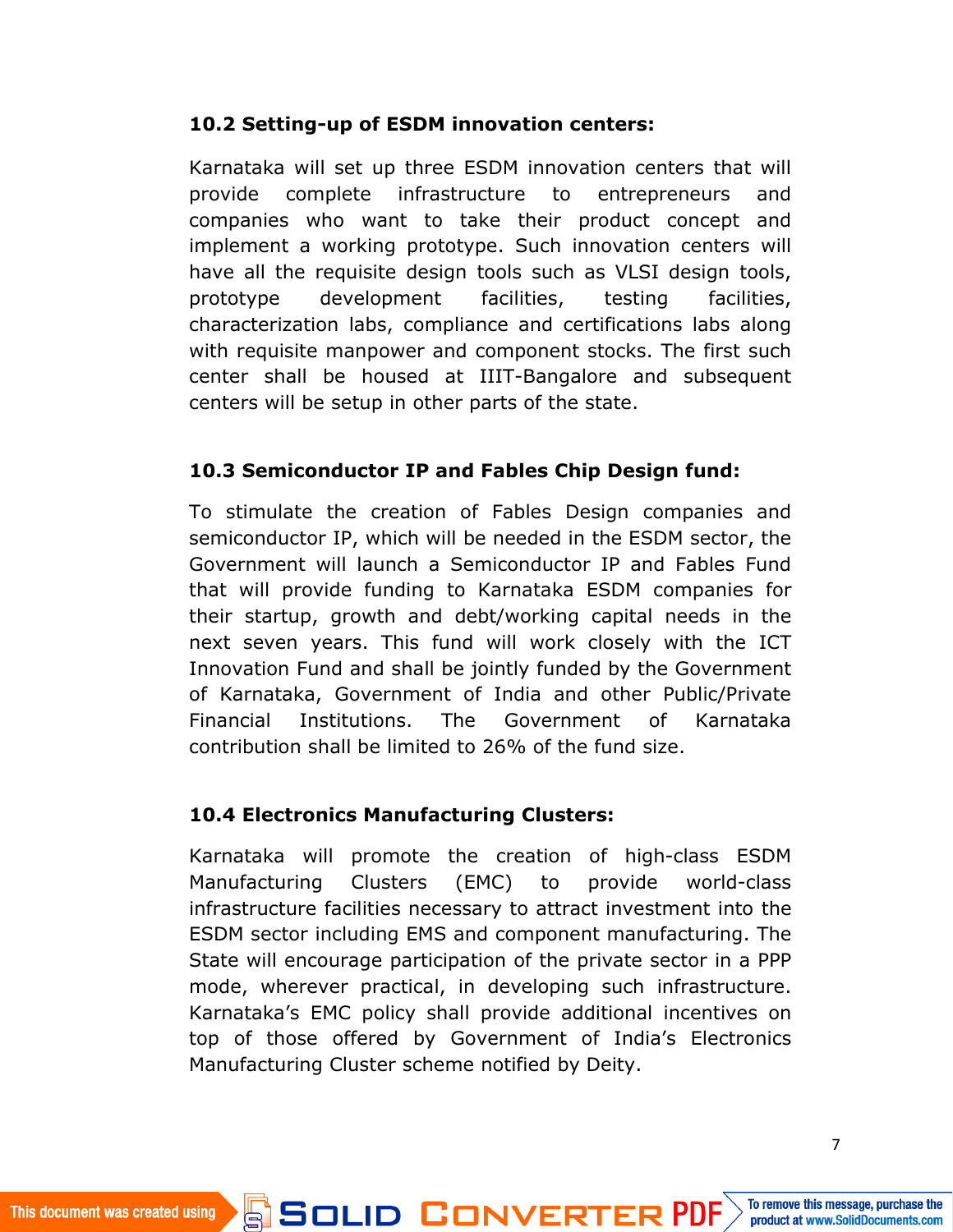**10.4.1** The policy will support the development of 7 (seven) ESDM Manufacturing Clusters (EMC) in the State by 2020. The EMCs shall provide internal and external infrastructure, inclusive of advanced logistics, shared testing and training facilities. Support of Government of Karnataka for infrastructure development in EMCs shall not exceed 20% of the total infrastructure cost.

**10.4.2** The EMCs will be laid out keeping in mind the latest international standards of town and country planning and being made environment-friendly with proper segregated disposal mechanism and landscaped lung space.

**10.4.3** Development of complimentary infrastructure such as Roads, Railways, etc., ensuring proper connectivity between the cluster and the appropriate Airport/Seaport/Railway stations.

**10.4.4** The Government shall make efforts to increase the number of trains and aircraft operating to and from major cities of Karnataka to facilitate better movement of goods and passengers.

#### **10.5 Establishing "Karnataka Brand" globally**

The Government will market Karnataka as an attractive ESDM center for the global investor audience and build a strong "Brand Karnataka" for ESDM. The State shall work with the external affairs ministry to conduct road shows for foreign ambassadors in Delhi, sign MoUs with identified "sister-cities" in other countries, and engage with the 50 top ESDM companies of the world to pro-actively invite investments into the state.

#### **10.6 Innovation Promotion**

Ġ

Government will promote innovation in the ESDM Sector through Awards by way of grants. The best innovations in the ESDM sector will be selected by the Screening Committee comprising of Industry and Academia representatives.

**SOLID CONVERTER PDF**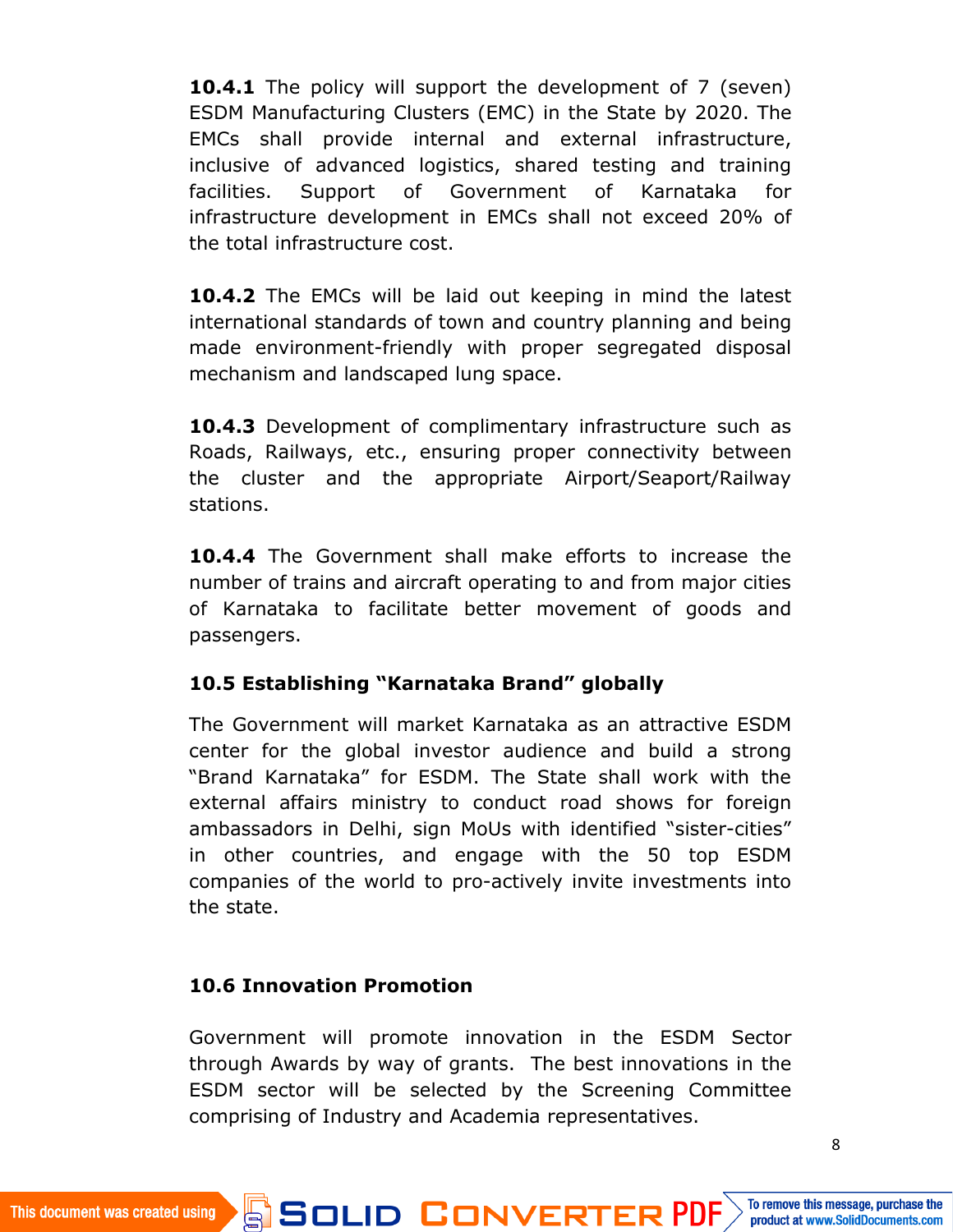# **11.1 Incentives for Patents and IPR:**

High-value-added ESDM manufacturing requires creation of Intellectual Property (IPR) which needs to be protected in the form of Patents, both in India as well as abroad. This is an activity that needs to be actively encouraged so that Karnataka becomes a leader in IPR and knowledge economy, which in turn will result in significant commercial success. The target is to file 3000 domestic and 2000 international patents in ESDM by Karnataka ESDM Companies by 2020. The Government shall reimburse up to 50% of the actual costs (including filing fees, attorney fees, search fees, maintenance fees) with a maximum of Rs 100,000 for filing a domestic patent and up to Rs 500,000 for filing an international patent. This reimbursement shall be payable 75% after the patent is filed and the balance 25% after the patent has been granted. The patent filing incentives provided by Government of Karnataka shall be in addition to any existing scheme of Govt. of India.

# **11.2 Marketing incentives to Karnataka ESDM companies to expand in International markets**

For export promotion of ESDM products and building brand equity of Karnataka ESDM companies as credible players internationally, the Government shall provide reimbursements of 50% of the actual costs (including travel) incurred in international marketing, sales promotion, trade show participation, webinars, market research etc. by Karnataka ESDM companies. This reimbursement will be subject to a maximum of Rs 10 Lakhs per year per company.

# **11.3 Export incentives:**

To overcome the large disability faced by the ESDM industry against global competitors, the Karnataka State Government would formulate a *'Duty Drawback Scheme'* in respect of the State Taxes that do not get refunded to the exporting units in the normal course of implementation of the State Tax Laws, and as a result get embedded in the exports. The guiding approach in formulation of such a scheme would be that the State Taxes do not get exported, as far as practical.

SOLID CONVERTER PDF